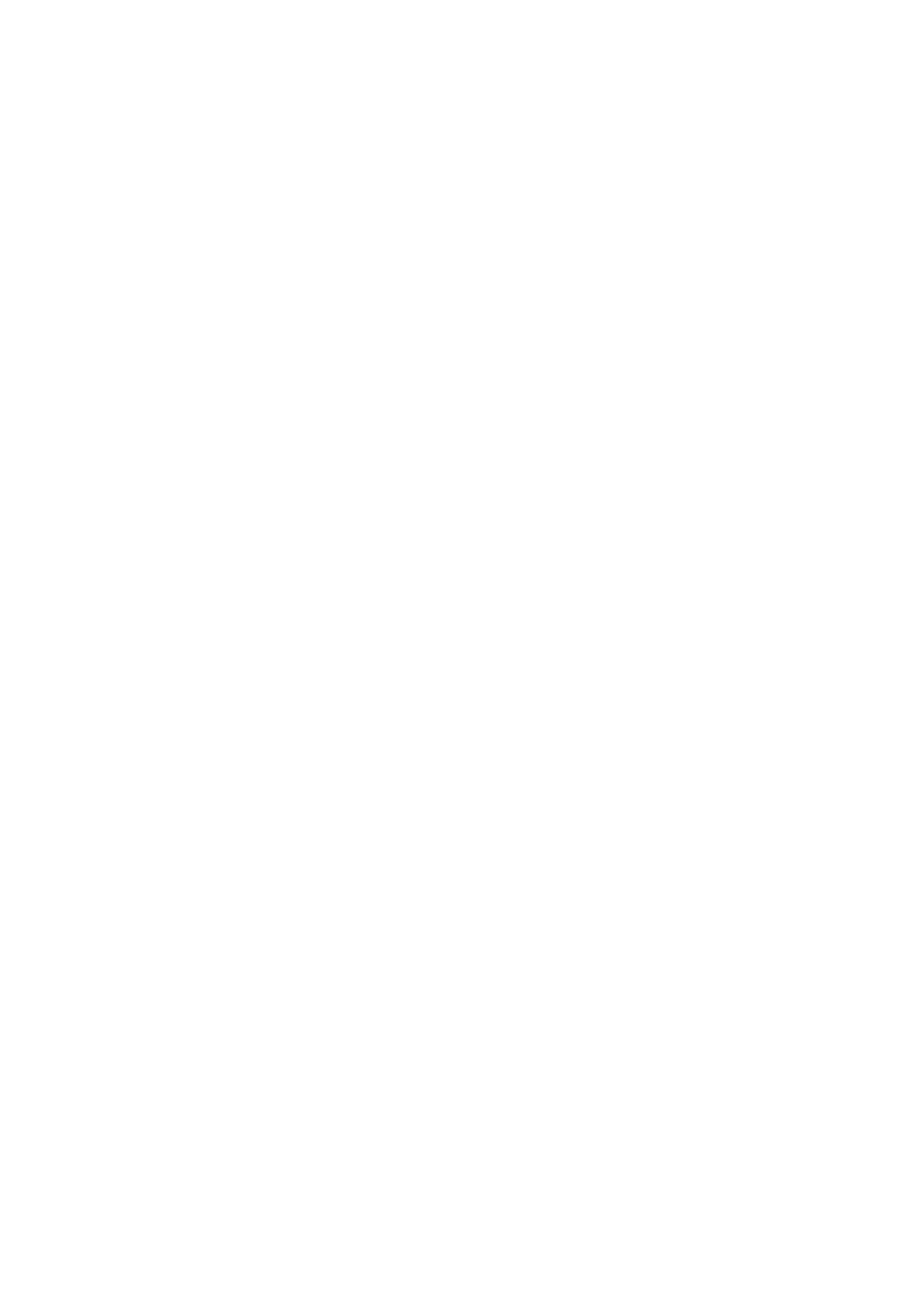## EXHIBIT 11

## PARKER-HANNIFIN CORPORATION

 FORM 10-Q/A No. 1 COMPUTATION OF EARNINGS PER COMMON SHARE (Dollars in thousands, except per share amounts) (Unaudited)

|                                                                                                                                                                                                                                   | Three Months Ended<br>September 30,<br>1994<br>1993 |                       |                                |            |
|-----------------------------------------------------------------------------------------------------------------------------------------------------------------------------------------------------------------------------------|-----------------------------------------------------|-----------------------|--------------------------------|------------|
| Net income (loss) applicable to common shares $\frac{2}{3}$ , 43,649 $\frac{2}{3}$                                                                                                                                                |                                                     |                       |                                | 16,065     |
| Weighted average common shares outstanding<br>for the period<br>Increase in weighted average from dilutive<br>effect of exercise of stock options<br>Weighted average common shares, assuming<br>issuance of the above securities |                                                     | 48,968,837 48,616,195 |                                |            |
|                                                                                                                                                                                                                                   | 336,702<br>204,623<br>48,820,818<br>49,305,539      |                       |                                |            |
| Earnings per common share:<br>Primary<br>Fully diluted (A)                                                                                                                                                                        | \$<br>Ś                                             | .89                   | $.89$ \$<br>$\hat{\mathbf{s}}$ | .33<br>.33 |

(A) This calculation is submitted in accordance with Regulation S-K Item 601(b)(11) although not required for income statement presentation because it results in dilution of less than 3 percent.

 $- 15 -$